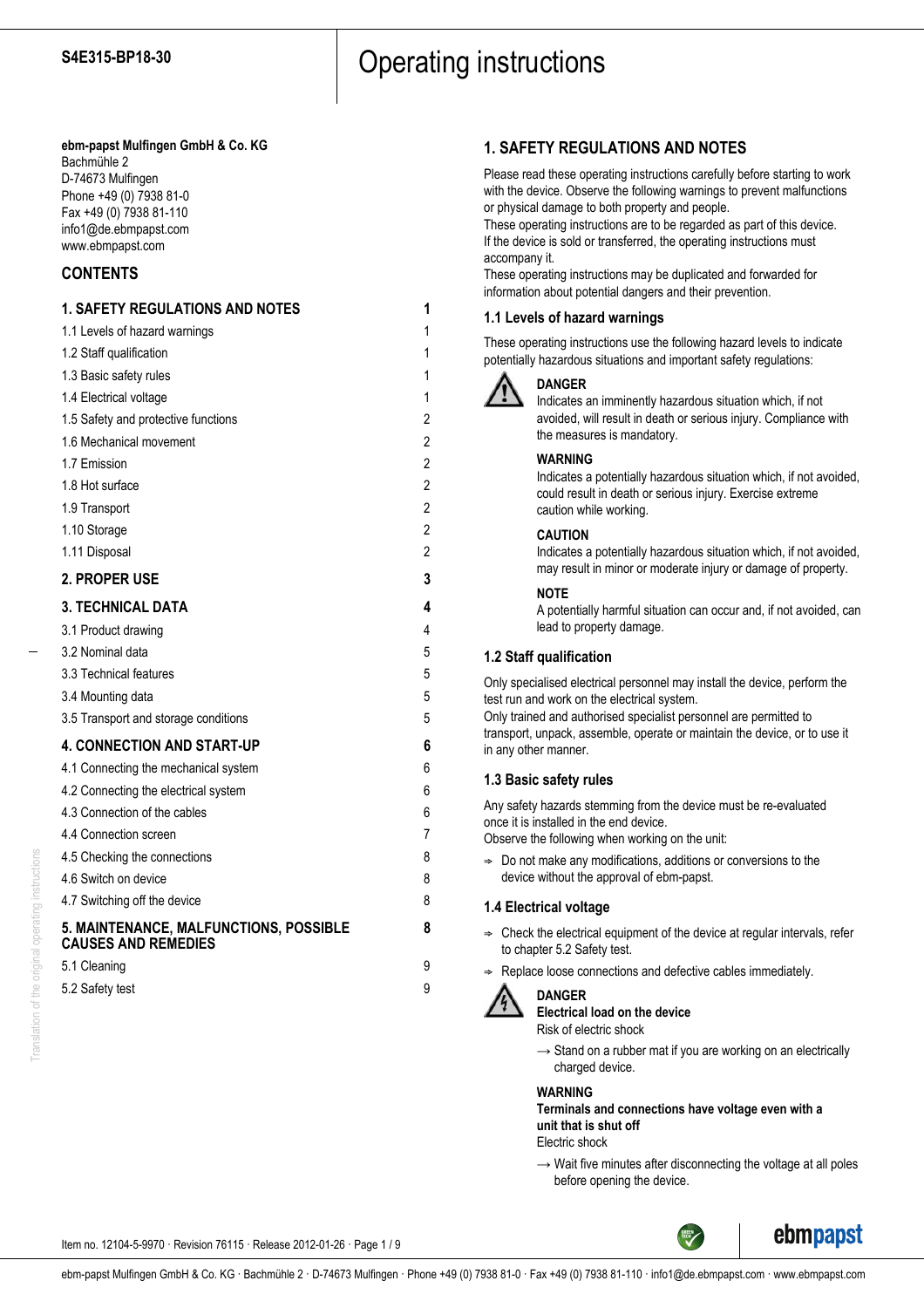# **CAUTION**

**In the event of failure, there is electric voltage at the rotor and impeller**

The rotor and impeller are base insulated.

 $\rightarrow$  Do not touch the rotor and impeller once they are installed.

# **CAUTION**

# **The motor restarts automatically when operating voltage is applied, e.g. after a power failure.**

Danger of injury

- $\rightarrow$  Keep out of the danger zone of the device.
- $\rightarrow$  When working on the device, switch off the mains supply voltage and secure the latter from being switched on again.
- $\rightarrow$  Wait until the device stops.

# **1.5 Safety and protective functions**



# **DANGER**

**Missing safety device and non-functioning safety device** If there is no safety device, you could be seriously injured, for example by reaching into the running device with your hands.

- $\rightarrow$  Operate the device only with a fixed and isolating safety protection and a fixed guard grille. The guard must withstand the kinetic energy of a fan blade detaching at maximum speed.
- $\rightarrow$  The device is a built-in component. You, the owner/ operator, are responsible for providing adequate protection for the device.
- $\rightarrow$  Shut down the device immediately if you detect a missing or ineffective protective feature.

# **1.6 Mechanical movement**



#### **DANGER Rotating device**

Body parts that come into contact with the rotor and impeller can be injured.

- $\rightarrow$  Secure the device against accidental contact.
- $\rightarrow$  Before working on the system/machine, wait until all parts have come to a standstill.

# **WARNING**

# **Rotating device**

Long hair, loose items of clothing and jewellery could become entangled and pulled into the device. You could be injured.

- $\rightarrow$  Do not wear any loose clothing or jewellery while working on rotating parts.
- $\rightarrow$  Protect long hair by wearing a cap.

# **1.7 Emission**

#### **WARNING**

**Depending on the installation and operating conditions, a sound pressure level greater than 70 dB(A) may arise.** Danger of noise-induced hearing loss

- $\rightarrow$  Take appropriate technical safety measures.
- $\rightarrow$  Protect operating personnel with appropriate safety equipment, e.g. hearing protection.
- $\rightarrow$  Also observe the requirements of local agencies.

# **1.8 Hot surface**



# **CAUTION**

**High temperature at the motor housing** Danger of burn injuries

 $\rightarrow$  Ensure that sufficient protection against accidental contact is provided.

# **1.9 Transport**

# **NOTE**

### **Transport of device**

- $\rightarrow$  Transport the device in its original packaging only.
- $\rightarrow$  Secure the device so that it does not slip, e.g. by using a clamping strap.

# **1.10 Storage**

- $\Rightarrow$  Store the device, partially or fully assembled, in a dry and weatherproof manner in the original packing in a clean environment.
- $\Rightarrow$  Protect the device from environmental impacts and dirt until the final installation.
- We recommend storing the device for a maximum up to one year to guarantee proper operation and longest possible service life.
- $\Rightarrow$  Even devices explicitly suited for outdoor use are to be stored as described prior to being commissioned.
- $\Rightarrow$  Maintain the storage temperature, see chapter 3.5 Transport and storage conditions.

# **1.11 Disposal**

When disposing of the device, please comply with all relevant requirements and regulations applicable in your country.



ebmpapst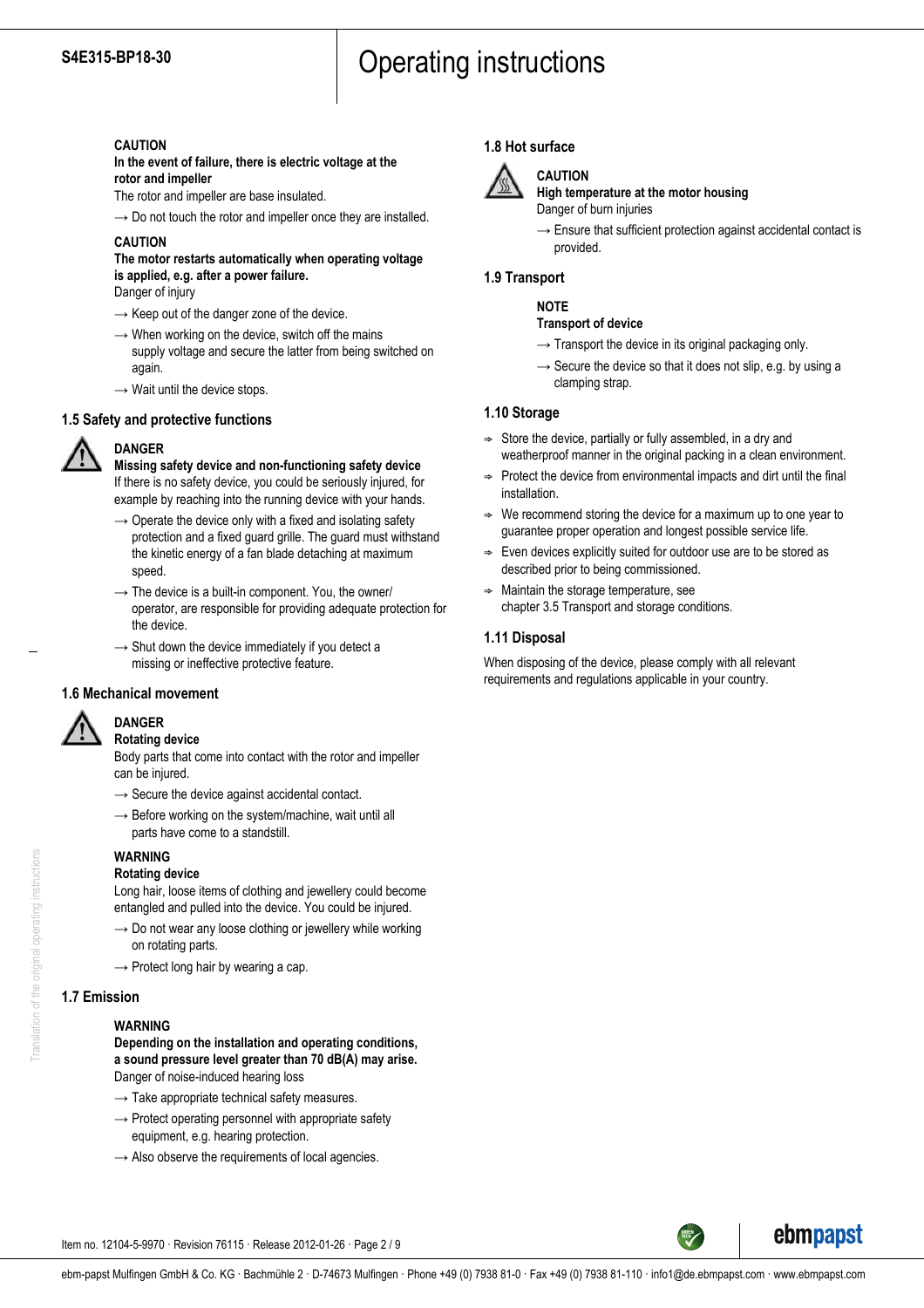# **2. PROPER USE**

The device is exclusively designed as a built-in device for moving air according to its technical data.

Any other or secondary use is deemed improper and constitutes a misuse of the device.

Installations on the customer's side must meet the mechanical, thermal and service life-related stresses that can occur.

### **Proper use also includes:**

- Moving air with a density of 1.2 kg/m<sup>3</sup>.
- Using the device in accordance with the permitted ambient temperature, see chapter 3.5 Transport and storage conditions and chapter 3.2 Nominal data.
- Operating the device with all protective features in place.
- Minding the operating instructions.

### **Improper use**

Using the device in the following ways is particularly prohibited and may cause hazards:

- Operating the device with an imbalance, e.g. caused by dirt deposits or icing.
- Moving air that contains abrasive particles.
- Moving highly corrosive air, e.g. salt spray mist. Exceptions are devices that are intended for salt spray mist and protected accordingly.
- Moving air that contains dust pollution, e.g. suctioning off saw dust.
- Operating the device close to flammable materials or components.
- Operating the device in an explosive atmosphere.
- Using the device as a safety component or for taking on safetyrelated functions.
- Operation with completely or partially disassembled or modified protective features.
- In addition, all application options that are not listed under proper use.

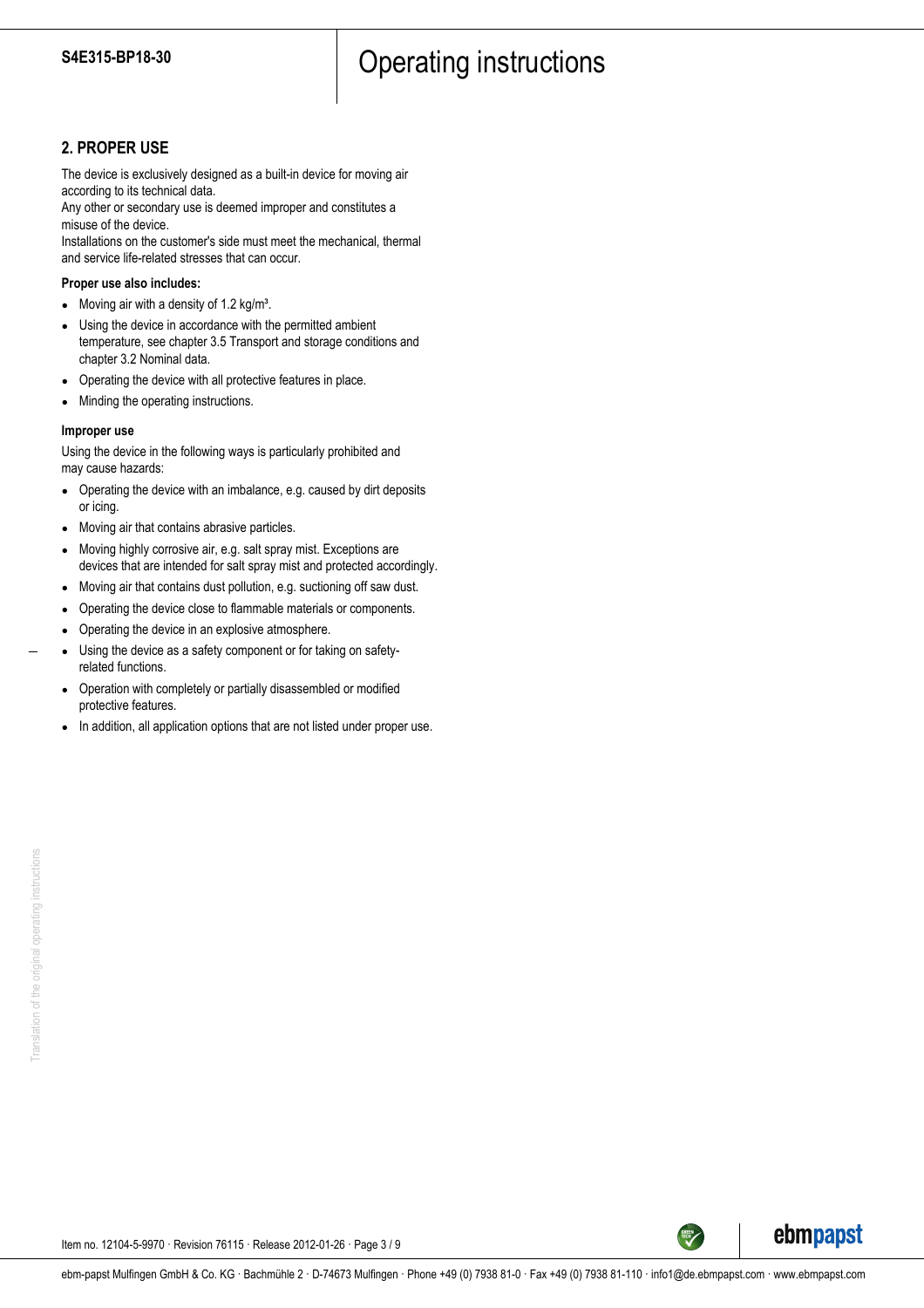# **3. TECHNICAL DATA**



| <br>Direction<br>t air flow<br>ັບເ                                                                                                                               |
|------------------------------------------------------------------------------------------------------------------------------------------------------------------|
| ווט<br>$\Lambda$<br>5mmª<br>tids<br>crim<br>nnectior<br>⊩lıne<br>$\sim$<br>nn<br>hro<br>. ped<br>$\sim$<br>· lead<br>™uas.<br>$\cdot$ .<br>.<br>$\sim$<br>$\sim$ |



Item no. 12104-5-9970 · Revision 76115 · Release 2012-01-26 · Page 4 / 9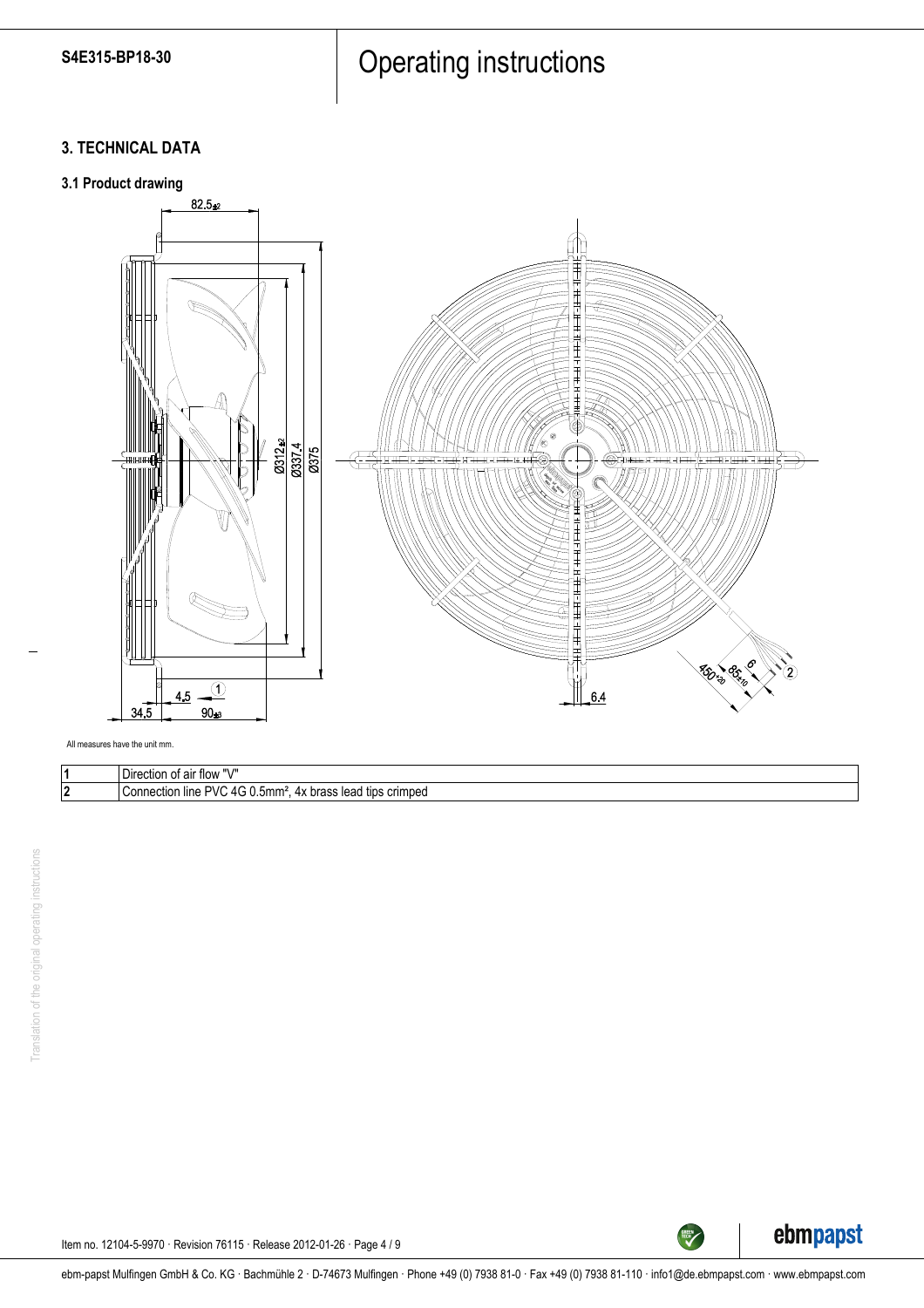# **3.2 Nominal data**

| Motor                     | M4E068-DF |       |
|---------------------------|-----------|-------|
|                           |           |       |
| Phase                     | $1 -$     | $1 -$ |
| Nominal voltage / VAC     | 230       | 230   |
| Frequency / Hz            | 50        | 60    |
| Type of data definition   | fa        | fa    |
| Valid for approval /      | <b>CE</b> | CF    |
| standard                  |           |       |
| Speed / min-1             | 1410      | 1650  |
| Power input / W           | 102       | 120   |
| Current draw / A          | 0.52      | 0.53  |
| Motor capacitor / $\mu$ F | 4         | 4     |
| Capacitor voltage / VDB   | 400       | 400   |
| Max. back pressure / Pa   | 120       | 120   |
| Min. ambient              | $-25$     | $-25$ |
| temperature / °C          |           |       |
| Max. ambient              | 55        | 55    |
| temperature / °C          |           |       |
| Starting current / A      | 1.4       | 1.3   |

ml = max. load · me = max. efficiency · fa = running at free air cs = customer specs · cu = customer unit

Subject to alterations

# **3.3 Technical features**

| <b>Mass</b><br>3.3 kg<br><b>Size</b><br>315 mm<br>Surface of rotor<br>Coated in black<br><b>Material of blades</b><br>Sheet steel, coated in black<br>Steel, phosphated and coated in black<br>Material of guard grille<br>plastic<br>5<br>Number of blades<br>"\/"<br>Direction of air flow<br>Direction of rotation<br>Counter-clockwise, seen on rotor<br>IP 44; Depending on installation and<br>Type of protection<br>position as per EN 60034-5<br>"R"<br>Insulation class<br>$F1-2$<br><b>Humidity class</b><br><b>Mounting position</b><br>Shaft horizontal or rotor on bottom<br>Condensate discharge<br>Rotor-side<br>holes<br>S <sub>1</sub><br><b>Operation mode</b><br><b>Motor bearing</b><br><b>Ball bearing</b><br>Touch current acc.<br>$< 0.75$ mA<br>IEC 60990 (measuring<br>network Fig. 4, TN<br>system)<br><b>Motor protection</b><br>Thermal overload protector (TOP) wired<br>internally<br>Cable exit<br>Axial<br><b>Protection class</b><br>I (if protective earth is connected by<br>customer)<br>EN 60335-1; CE<br><b>Product conforming</b><br>to standard |  |
|-----------------------------------------------------------------------------------------------------------------------------------------------------------------------------------------------------------------------------------------------------------------------------------------------------------------------------------------------------------------------------------------------------------------------------------------------------------------------------------------------------------------------------------------------------------------------------------------------------------------------------------------------------------------------------------------------------------------------------------------------------------------------------------------------------------------------------------------------------------------------------------------------------------------------------------------------------------------------------------------------------------------------------------------------------------------------------------------|--|
|                                                                                                                                                                                                                                                                                                                                                                                                                                                                                                                                                                                                                                                                                                                                                                                                                                                                                                                                                                                                                                                                                         |  |
|                                                                                                                                                                                                                                                                                                                                                                                                                                                                                                                                                                                                                                                                                                                                                                                                                                                                                                                                                                                                                                                                                         |  |
|                                                                                                                                                                                                                                                                                                                                                                                                                                                                                                                                                                                                                                                                                                                                                                                                                                                                                                                                                                                                                                                                                         |  |
|                                                                                                                                                                                                                                                                                                                                                                                                                                                                                                                                                                                                                                                                                                                                                                                                                                                                                                                                                                                                                                                                                         |  |
|                                                                                                                                                                                                                                                                                                                                                                                                                                                                                                                                                                                                                                                                                                                                                                                                                                                                                                                                                                                                                                                                                         |  |
|                                                                                                                                                                                                                                                                                                                                                                                                                                                                                                                                                                                                                                                                                                                                                                                                                                                                                                                                                                                                                                                                                         |  |
|                                                                                                                                                                                                                                                                                                                                                                                                                                                                                                                                                                                                                                                                                                                                                                                                                                                                                                                                                                                                                                                                                         |  |
|                                                                                                                                                                                                                                                                                                                                                                                                                                                                                                                                                                                                                                                                                                                                                                                                                                                                                                                                                                                                                                                                                         |  |
|                                                                                                                                                                                                                                                                                                                                                                                                                                                                                                                                                                                                                                                                                                                                                                                                                                                                                                                                                                                                                                                                                         |  |
|                                                                                                                                                                                                                                                                                                                                                                                                                                                                                                                                                                                                                                                                                                                                                                                                                                                                                                                                                                                                                                                                                         |  |
|                                                                                                                                                                                                                                                                                                                                                                                                                                                                                                                                                                                                                                                                                                                                                                                                                                                                                                                                                                                                                                                                                         |  |
|                                                                                                                                                                                                                                                                                                                                                                                                                                                                                                                                                                                                                                                                                                                                                                                                                                                                                                                                                                                                                                                                                         |  |
|                                                                                                                                                                                                                                                                                                                                                                                                                                                                                                                                                                                                                                                                                                                                                                                                                                                                                                                                                                                                                                                                                         |  |
|                                                                                                                                                                                                                                                                                                                                                                                                                                                                                                                                                                                                                                                                                                                                                                                                                                                                                                                                                                                                                                                                                         |  |
|                                                                                                                                                                                                                                                                                                                                                                                                                                                                                                                                                                                                                                                                                                                                                                                                                                                                                                                                                                                                                                                                                         |  |
|                                                                                                                                                                                                                                                                                                                                                                                                                                                                                                                                                                                                                                                                                                                                                                                                                                                                                                                                                                                                                                                                                         |  |
|                                                                                                                                                                                                                                                                                                                                                                                                                                                                                                                                                                                                                                                                                                                                                                                                                                                                                                                                                                                                                                                                                         |  |
|                                                                                                                                                                                                                                                                                                                                                                                                                                                                                                                                                                                                                                                                                                                                                                                                                                                                                                                                                                                                                                                                                         |  |
|                                                                                                                                                                                                                                                                                                                                                                                                                                                                                                                                                                                                                                                                                                                                                                                                                                                                                                                                                                                                                                                                                         |  |
|                                                                                                                                                                                                                                                                                                                                                                                                                                                                                                                                                                                                                                                                                                                                                                                                                                                                                                                                                                                                                                                                                         |  |
|                                                                                                                                                                                                                                                                                                                                                                                                                                                                                                                                                                                                                                                                                                                                                                                                                                                                                                                                                                                                                                                                                         |  |
|                                                                                                                                                                                                                                                                                                                                                                                                                                                                                                                                                                                                                                                                                                                                                                                                                                                                                                                                                                                                                                                                                         |  |
|                                                                                                                                                                                                                                                                                                                                                                                                                                                                                                                                                                                                                                                                                                                                                                                                                                                                                                                                                                                                                                                                                         |  |
|                                                                                                                                                                                                                                                                                                                                                                                                                                                                                                                                                                                                                                                                                                                                                                                                                                                                                                                                                                                                                                                                                         |  |
|                                                                                                                                                                                                                                                                                                                                                                                                                                                                                                                                                                                                                                                                                                                                                                                                                                                                                                                                                                                                                                                                                         |  |
|                                                                                                                                                                                                                                                                                                                                                                                                                                                                                                                                                                                                                                                                                                                                                                                                                                                                                                                                                                                                                                                                                         |  |
|                                                                                                                                                                                                                                                                                                                                                                                                                                                                                                                                                                                                                                                                                                                                                                                                                                                                                                                                                                                                                                                                                         |  |
|                                                                                                                                                                                                                                                                                                                                                                                                                                                                                                                                                                                                                                                                                                                                                                                                                                                                                                                                                                                                                                                                                         |  |
|                                                                                                                                                                                                                                                                                                                                                                                                                                                                                                                                                                                                                                                                                                                                                                                                                                                                                                                                                                                                                                                                                         |  |



For cyclic speed loads, note that the rotating parts of the device are designed for maximum one million load cycles. If you have specific questions, contact ebm-papst for support.

# **3.4 Mounting data**

For depth of screw, see chapter 3.1 Product drawing

 $\Rightarrow$  Secure the mounting screws against accidentally coming loose (e.g. by using self-locking screws).

| Strength class for | 8.8 |
|--------------------|-----|
| mounting screws    |     |
|                    |     |

You can obtain additional mounting data from the product drawing if necessary.

# **3.5 Transport and storage conditions**

 $\Rightarrow$  Use the device in accordance with its protection type.

| Max. permissible    | $+80 °C$ |
|---------------------|----------|
| ambient motor temp. |          |
| (transp./ storage)  |          |
| Min. permissible    | - 40 °C  |
| ambient motor temp. |          |
| (transp./storage)   |          |



TECH<sup>TECH</sup>

Item no. 12104-5-9970 · Revision 76115 · Release 2012-01-26 · Page 5 / 9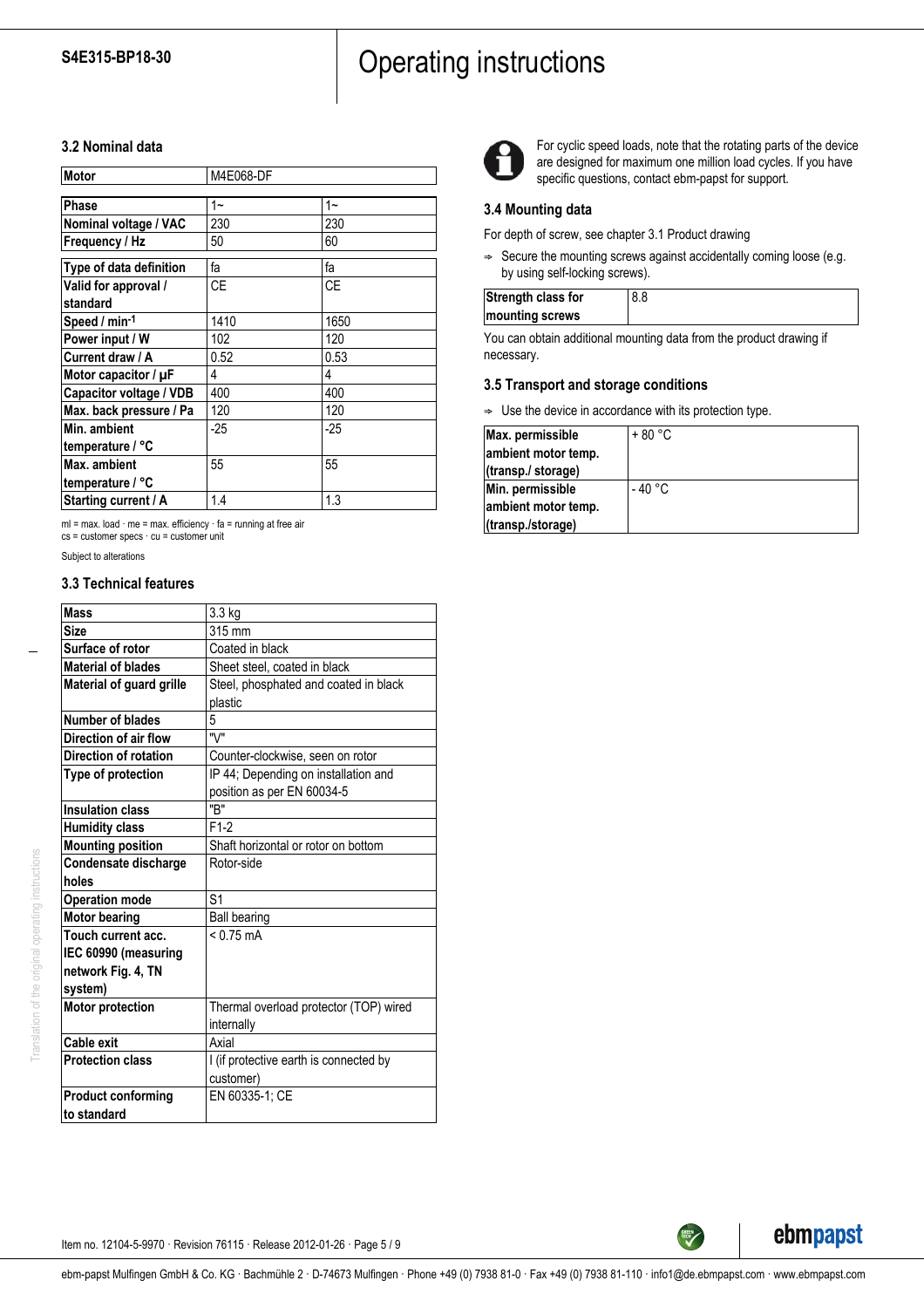# **4. CONNECTION AND START-UP**

# **4.1 Connecting the mechanical system**



# **CAUTION**

**Cutting and crushing hazard when removing the fan from the packaging**

- $\rightarrow$  Carefully remove the device from its packaging, only touching the guard grille. Make sure to avoid any shock.
- $\rightarrow$  Wear safety shoes and cut-resistant safety gloves.
- ; Check the device for transport damage. Damaged devices must no longer be installed.
- Install the undamaged device according to your application.

# **4.2 Connecting the electrical system**



#### **DANGER Electric voltage on the device**

Electric shock

- $\rightarrow$  Always install a protective earth first.
- $\rightarrow$  Check the protective earth.



#### **DANGER Incorrect insulation**

Risk of fatal injury from electric shock

- $\rightarrow$  Use only cables that meet the specified installation requirements for voltage, current, insulation material, load etc.
- $\rightarrow$  Route cables such that they cannot be touched by any rotating parts.
- **CAUTION**

# **Electrical voltage**

The fan is a built-in component and features no electrically isolating switch.

- $\rightarrow$  Only connect the fan to circuits that can be switched off with an all-pole separating switch.
- $\rightarrow$  When working on the fan, you must switch off the installation/machine in which the fan is installed and secure it from being switched on again.

# **NOTE**

#### **Water penetration into leads or wires**

Water enters at the cable end on the customers side and can damage the device.

 $\rightarrow$  Make sure that the cable end is connected in a dry environment.



Connect the device only to circuits that can be switched off using an all-pole disconnecting switch.

# **4.2.1 Prerequisites**

- ; Check whether the data on the type plate agree with the connection data and the data of the operating capacitor.
- Before connecting the device, ensure that the supply voltage matches the operating voltage of the device.
- Only use cables designed for current according to the type plate. For determining the cross-section, follow the basic principles in accordance with EN 61800-5-1. The protective earth must have a cross-section equal to or greater than the outer conductor crosssection.

We recommend the use of 105°C cables. Ensure that the minimum

cable cross-section is at least AWG26/0.13 mm².

### **4.2.2 Voltage control**



With open loop speed control using transformers or electronic voltage regulators (e.g. phase angle control), excessive current may occur.

In addition, noises can occur with phase angle control depending on the mounting situation.

### **4.2.3 Frequency inverter**



Fit sinusoidal filters that work on all poles (live-live and liveearth) between the frequency inverter and the motor for operation with frequency inverters. Depending on how the device is installed, noises may occur.

# **4.3 Connection of the cables**

External leads are brought out of device.

- $\Rightarrow$  First connect the "PE" (protective earth) connection.
- Connect the lines according to your application. When doing so, observe chapter 4.4 Connection screen.



ebmpapst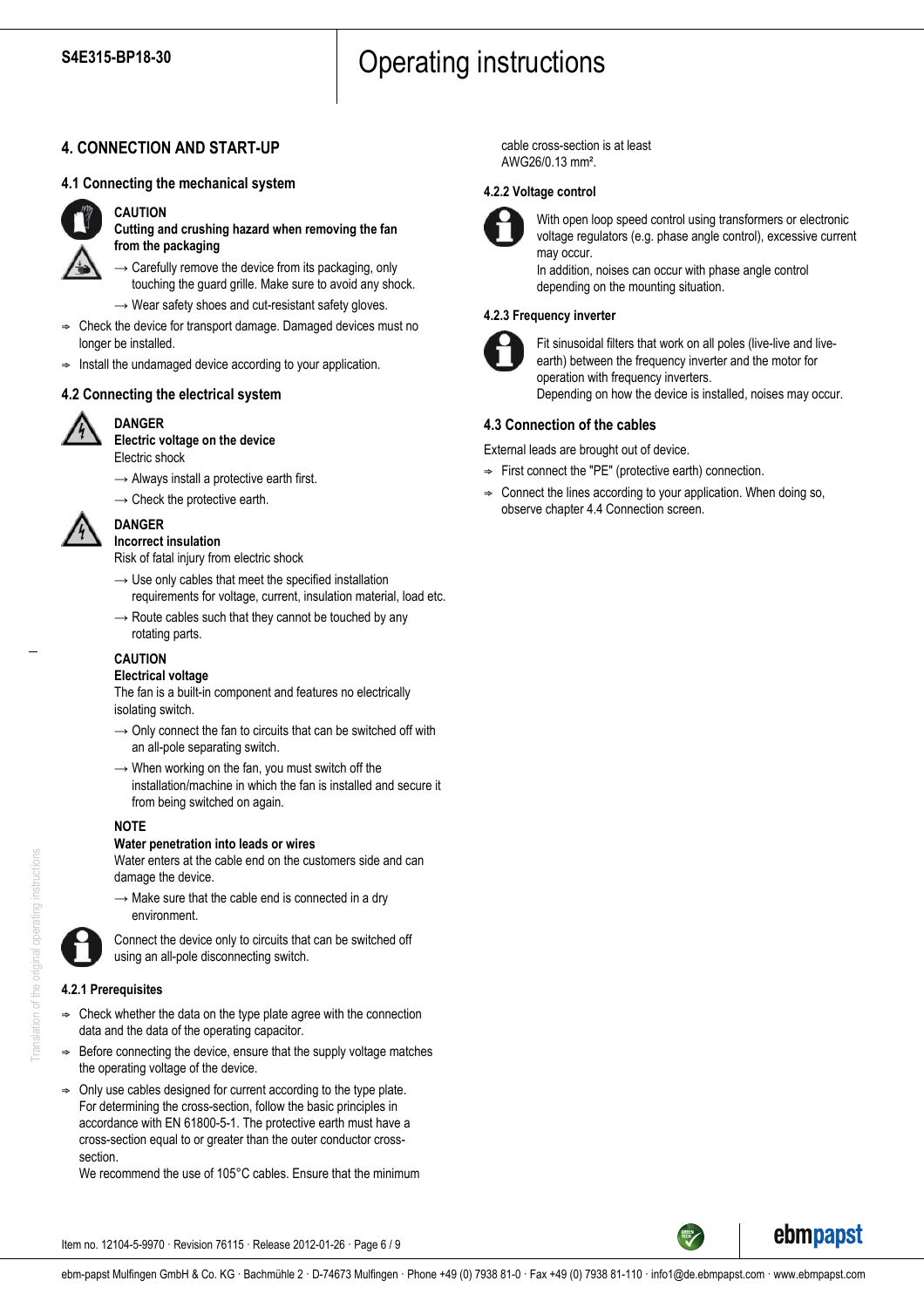# **4.4 Connection screen**



| U1             | blue         |
|----------------|--------------|
| -<br><u>_</u>  | ı brown      |
| U <sub>2</sub> | black        |
| PE             | green/yellow |



TECH

Item no. 12104-5-9970 · Revision 76115 · Release 2012-01-26 · Page 7 / 9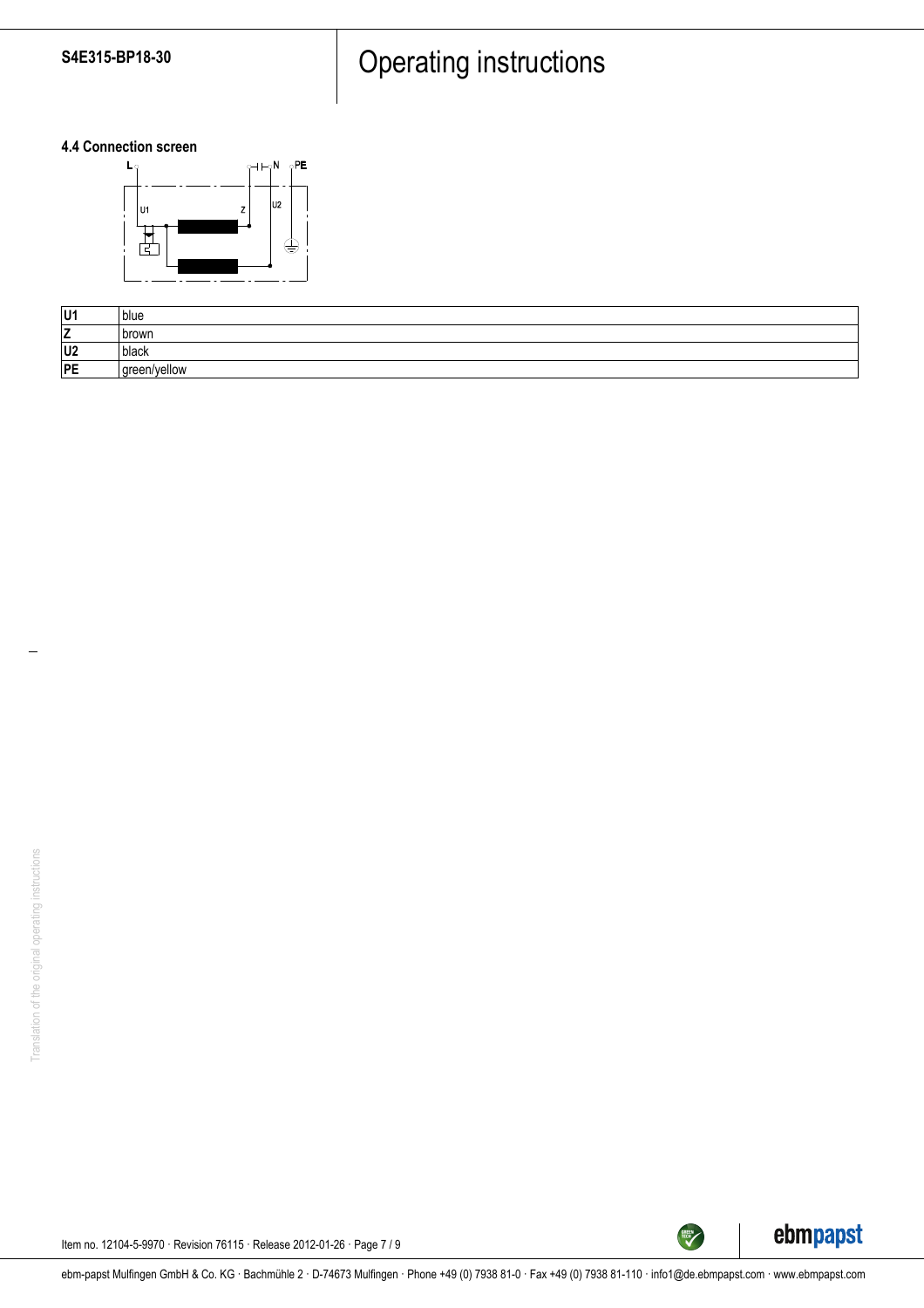### **4.5 Checking the connections**

- $\Rightarrow$  Make sure that the power is off (all phases).
- $\Rightarrow$  Secure it from being switched on again.
- $\Rightarrow$  Check the correct fit of the connection lines.

### **4.6 Switch on device**

**WARNING**



**Hot motor housing** Fire hazard

- $\rightarrow$  Ensure that no combustible or flammable materials are located close to the fan.
- $\Rightarrow$  Inspect the device for visible external damage and the proper function of the protective features before switching it on.
- ; Check the air flow paths of the fan for foreign objects and remove any that are found.
- $\Rightarrow$  Apply the nominal voltage to the voltage supply.

### **4.7 Switching off the device**

- $\Rightarrow$  Disconnect the device from the supply voltage at the main switch for the supply line.
- When disconnecting, be sure to disconnect the earth wire connection last.

# **5. MAINTENANCE, MALFUNCTIONS, POSSIBLE CAUSES AND REMEDIES**

Do not perform any repairs on your device. Return the device to ebmpapst for repair or replacement.

### **WARNING**

**Terminals and connections have voltage even with a unit that is shut off**

- Electric shock
- $\rightarrow$  Wait five minutes after disconnecting the voltage at all poles before opening the device.

#### **CAUTION**

**Electrical load on the capacitor after device is switched off** Electric shock, risk of injury

 $\rightarrow$  Discharge the capacitors before working on the device.

# **CAUTION**

**The motor restarts automatically when operating voltage is applied, e.g. after a power failure.** Danger of injury

- $\rightarrow$  Keep out of the danger zone of the device.
- $\rightarrow$  When working on the device, switch off the mains supply voltage and secure the latter from being switched on again.
- $\rightarrow$  Wait until the device stops.



If the device remains out of use for some time, e.g. when in storage, we recommend switching the device on for at least two hours to allow any condensate to evaporate and to move the bearings.

| <b>Malfunction/error</b> | Possible cause        | Possible remedy         |
|--------------------------|-----------------------|-------------------------|
| Impeller running         | Imbalance in rotating | Clean the device; if    |
| roughly                  | parts                 | imbalance is still      |
|                          |                       | evident after           |
|                          |                       | cleaning, replace the   |
|                          |                       | device.                 |
|                          |                       | If you have             |
|                          |                       | attached any weight     |
|                          |                       | clips during cleaning,  |
|                          |                       | make sure to            |
|                          |                       | remove them             |
|                          |                       | afterwards.             |
| Motor does not turn      | Mechanical blockage   | Switch off, de-         |
|                          |                       | energise, and           |
|                          |                       | remove mechanical       |
|                          |                       | blockage.               |
|                          | Mains supply          | Check mains supply      |
|                          | voltage faulty        | voltage,                |
|                          |                       | restore power           |
|                          |                       | supply.                 |
|                          | Faulty connection     | De-energise, correct    |
|                          |                       | connection, see         |
|                          |                       | connection diagram.     |
|                          | Thermal overload      | Allow motor to cool     |
|                          | protector responded   | off, locate and rectify |
|                          |                       | cause of error, if      |
|                          |                       | necessary cancel        |
|                          |                       | restart lock-out        |